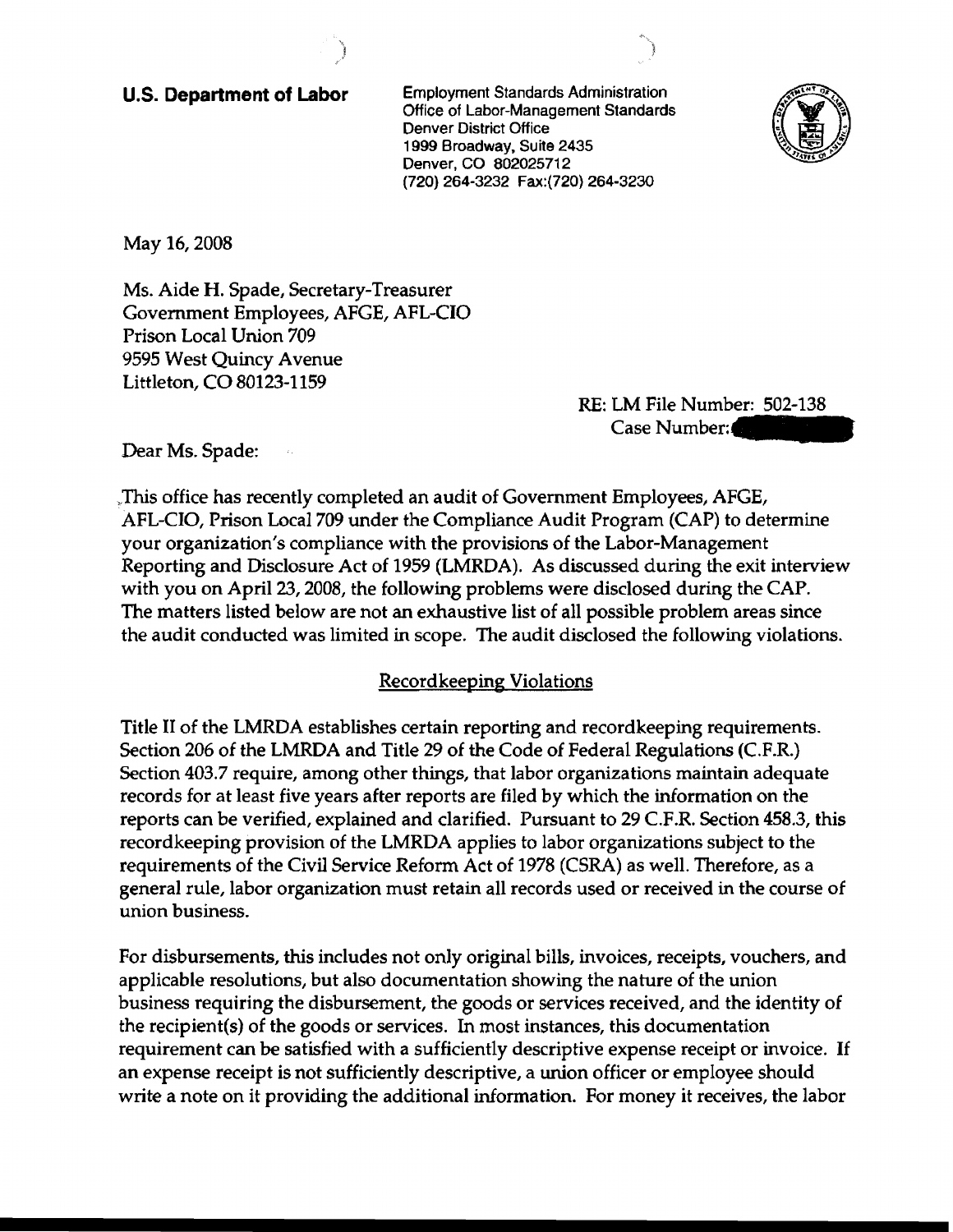

organization must keep at least one record showing the date, amount, purpose, and source of that money. The labor organization must also retain bank records for all accounts.

The audit of Loca1709's 2005 records revealed the following recordkeeping violations:

1. General Reimbursed and Credit Card Expenses

Local 709 did not retain adequate documentation for reimbursed expenses and credit card expenses incurred by union officers and employees totaling at least \$8,796.95. For example, the check register showed credit card charges were incurred for officers' travel expenses and office supplies, but the supporting documentation was incomplete such as, some charges were supported with credit card statements but no receipts, and some charges were supported with receipts but no credit card statements.

As previously noted above, labor organizations must retain original receipts, bills, and vouchers for all disbursements. The president and treasurer (or corresponding principal officers) of your union, who are required to sign your union's LM report, are responsible for properly maintaining union records.

2. Meal Expenses

Local 709 did not require officers and employees to submit itemized receipts for meal expenses. The union must maintain itemized receipts provided by restaurants to officers and employees. These itemized receipts are necessary to determine if such disbursements are for union business purposes and to sufficiently fulfill the recordkeeping requirement of LMRDA Section 206.

Local 709 records of meal expenses did not always include written explanations of union business conducted or the names and titles of the persons incurring the restaurant charges. For example, charges were placed at several different local restaurants with no identification as to those who benefited and the union purpose. Union records of meal expenses must include written explanations of the union business conducted and the full names and titles of all persons who incurred the restaurant charges. Also, the records retained must identify the names of the restaurants where the officers or employees incurred meal expenses.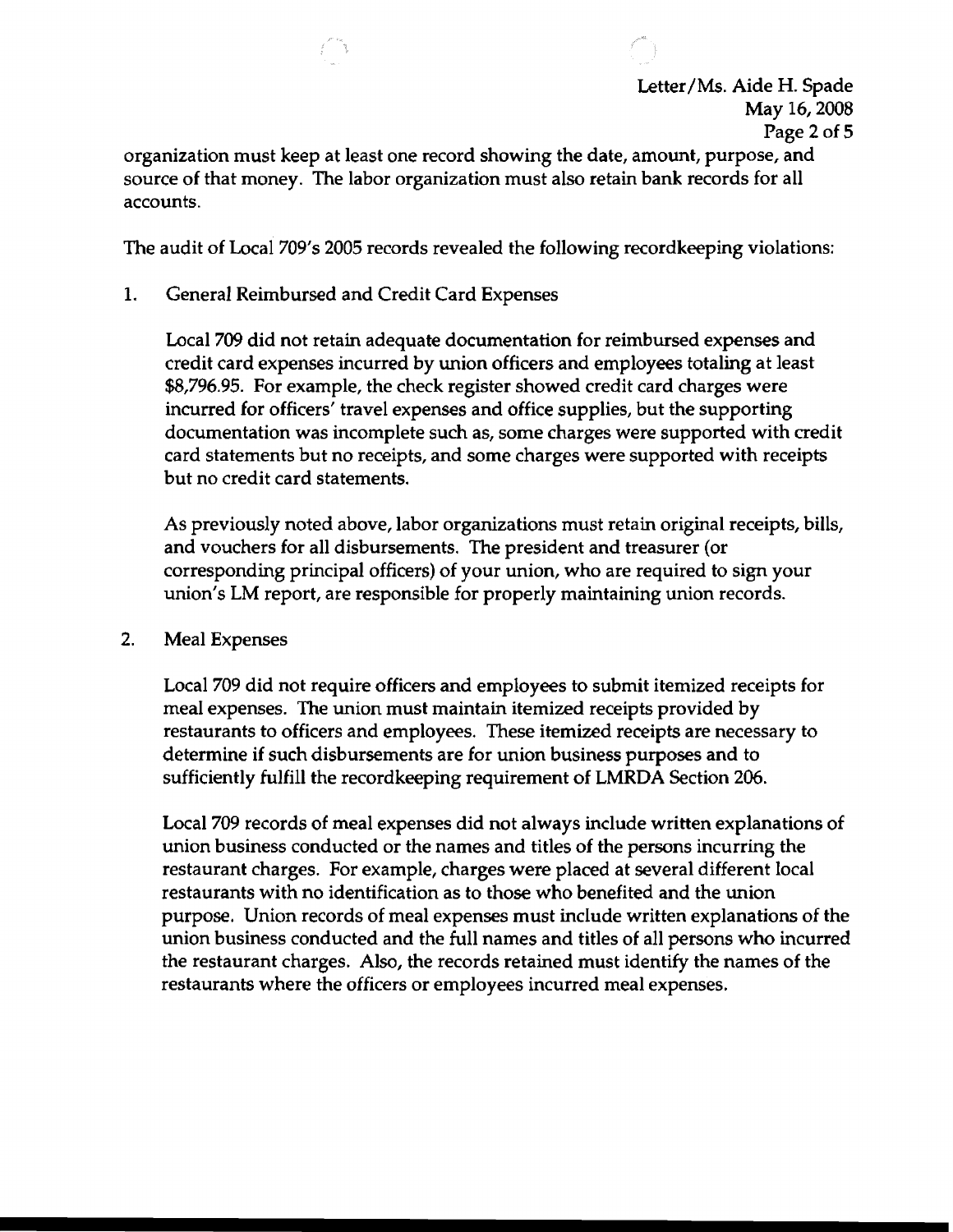# 3. Failure to Record Receipts and Financial Accounts

Local 709 did not record in its receipts records interest earned on certificate of deposit totaling at least \$33.77. Local 709 did not record share certificate of deposit account number. and account numbers in any of its Quicken printouts. Share certificate of deposit account number. was recorded as share certificate of deposit account number in the Quicken printouts. Union receipts records must include an adequate identification of all money the union receives. The records should show the date and amount received, and the source of the funds.

## 4. Information not Recorded in Meeting Minutes

The audit disclosed that Local 709 maintained no minutes for general membership meetings for January 2005, through September 2005. AFGE Local 709 Bylaws Section 12. (a) states, in part, that the "Secretary shall take minutes of each regular and special meeting and maintain the minutes of the Local." AFGE Local 709 Bylaws Section 19, states, in part, that "All expenditures authorized by the Executive Committee will be reported in writing at the next regular meeting of the Local. Minutes of all membership or executive board meetings must report any disbursement authorizations made at those meetings.

Based on your assurance that Local 709 will retain adequate documentation in the future, OLMS will take no further enforcement action at this time regarding the above violations.

# Reporting Violations

Pursuant to 29 C.P.R., Section 458.3, the reporting requirement under 29 C.F.R. Section 403.2 (see Section 201(b) of the Labor-Management Reporting and Disclosure Act (LMRDA)) is made applicable to labor organizations subject to the requirements of the CSRA. This provision requires labor organizations to file annual financial reports that accurately disclose their financial condition and operations. The audit disclosed a violation of this requirement. The Labor Organization Annual Report Form LM-3 filed by Local 709 for fiscal year ending December 31, 2005, was deficient in the following areas:

### 1. Disbursements to Officers

Local 709 did not report reimbursements and payments to officers in the amounts reported Item 24 (All Officers and Disbursements to Officers). It appears the union erroneously reported these payments in Item 48.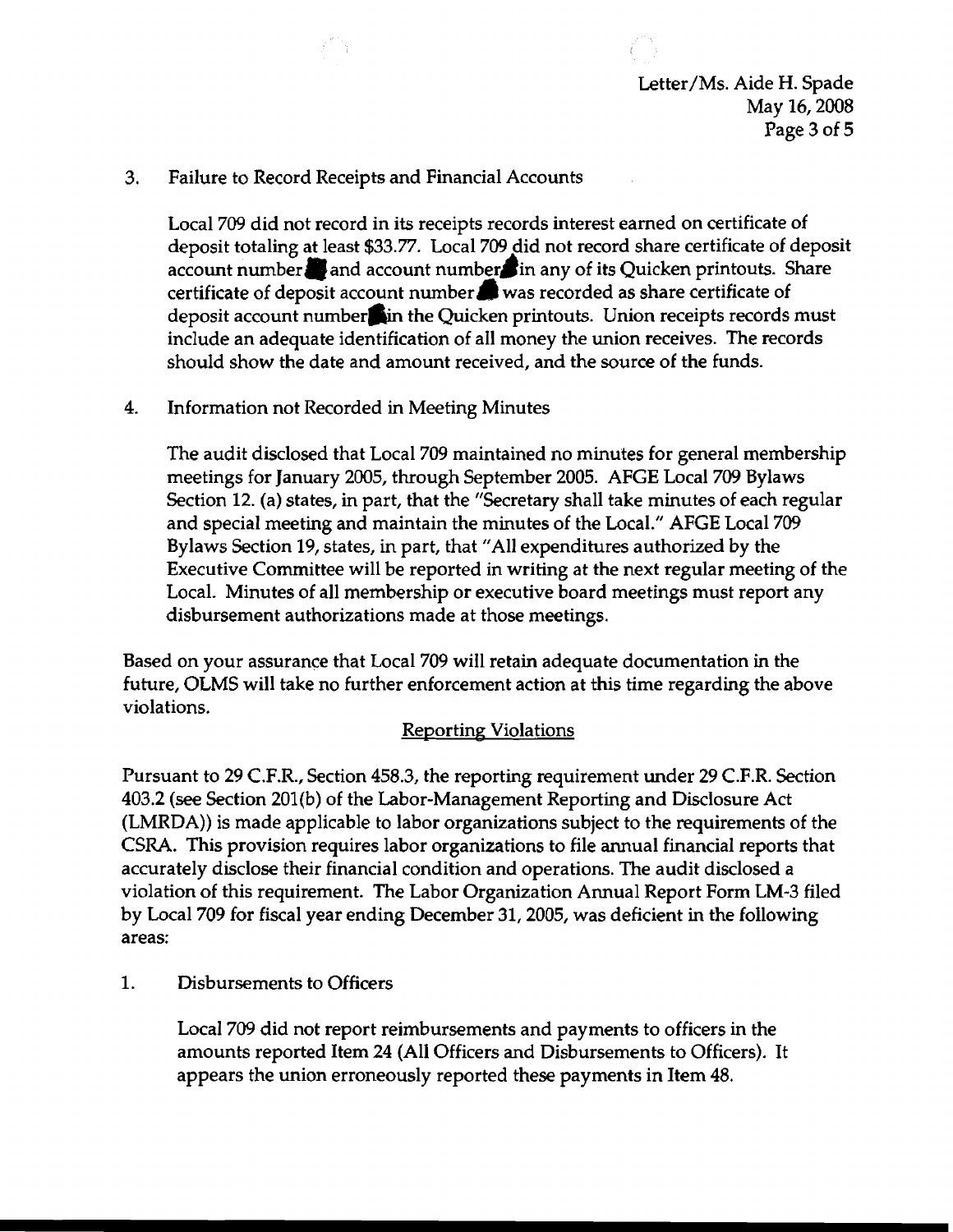

The union must report most direct disbursements to Local 709 officers and some indirect disbursements made on behalf of its officers in Item 24. A "direct disbursement" to an officer is a payment made to an officer in the form of cash, property, goods, services, or other things of value. See the instructions for Item 24 for a discussion of certain direct disbursements to officers that do not have to be reported in Item 24. An "indirect disbursement" to an officer is a payment to another party (including a credit card company) for cash, property, goods, services, or other things of value received by or on behalf of an officer. However, indirect disbursements for temporary lodging (such as a union check issued to a hotel) or for transportation by a public carrier (such as an airline) for an officer traveling on union business should be reported in Item 48 (Office and Administrative Expense).

2. Cash Reconciliation

It appears that the cash figures reported in Item 25 are not the cash figures according to the union's books after reconciliation to the bank statements. The instructions for Item 25 state that the union should obtain account balances from its books as reconciled to the balances shown on bank statements.

3. Professional Fees and Benefits

Local 709 did not report payments for professional fees in Item 49 (Professional Fees) and dental benefits in Item 50 (Benefits). It appears the union erroneously reported these payments in Item 48.

OLMS is not reqUiring that Local 709 file an amended LM report for 2005 to correct the deficient items, but Local 709 has agreed to properly report the deficient items on all future reports it files with OLMS.

# Other Violation

The audit disclosed the following other violation: Inadequate Bonding

Pursuant to 29 C.F.R. Section 458.35, officers and employees of any labor organization subject to the CSRA are required to be bonded in accordance with Section 502(a) of the LMRDA. This provision requires that union officers and employees be bonded for no less than 10% of the total funds those individuals or their predecessors handled during the preceding fiscal year. Officers and employees of Local 709 are currently bonded for \$7,500; however, they must be bonded for at least \$10,535.26.